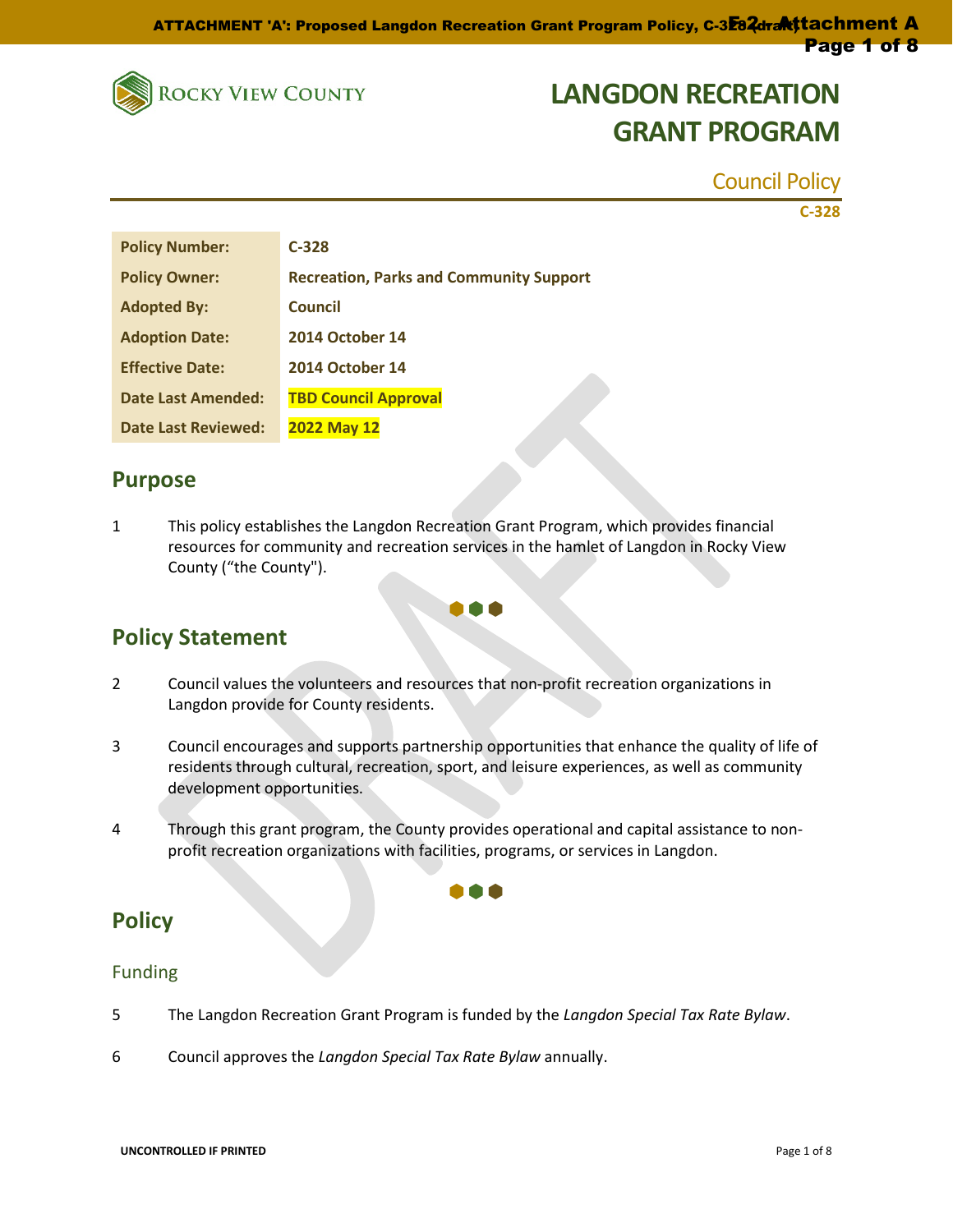

Council Policy

**C-328**

- 7 The Recreation Governance Committee (RGC) evaluates grant applications and allocates funding to approved and eligible non-profit recreation organizations.
- 8 The RGC reviews grant applications in accordance with the Recreation and Parks Master Plan.
- 9 The RGC's funding decisions are final.
- 10 If the number of funding requests exceeds the funds available, not all funding requests will be approved.

#### Grant Criteria

- 11 To be eligible for a grant under this policy:
	- (1) Applicants must be:
		- (a) registered or incorporated non-profit organizations under the *Agricultural Societies Act*, the *Alberta Societies Act*, or Part 9 of the *Companies Act* that provides recreation programs or manages recreation facilities within Langdon; or
		- (b) the County, acting as an agent on behalf of Langdon.
	- (2) Initiatives must improve the quality or quantity of recreational opportunities within Langdon; and
	- (3) Programs must be offered at a reasonable affordable fee.
- 12 Funding priority is given to initiatives that provide priority use to Langdon residents.

#### Non-Eligible Organizations, Initiatives, and Expenditures

- 13 The following organizations, initiatives, and expenditures are ineligible for funding under this policy:
	- (1) libraries;
	- (2) religious societies;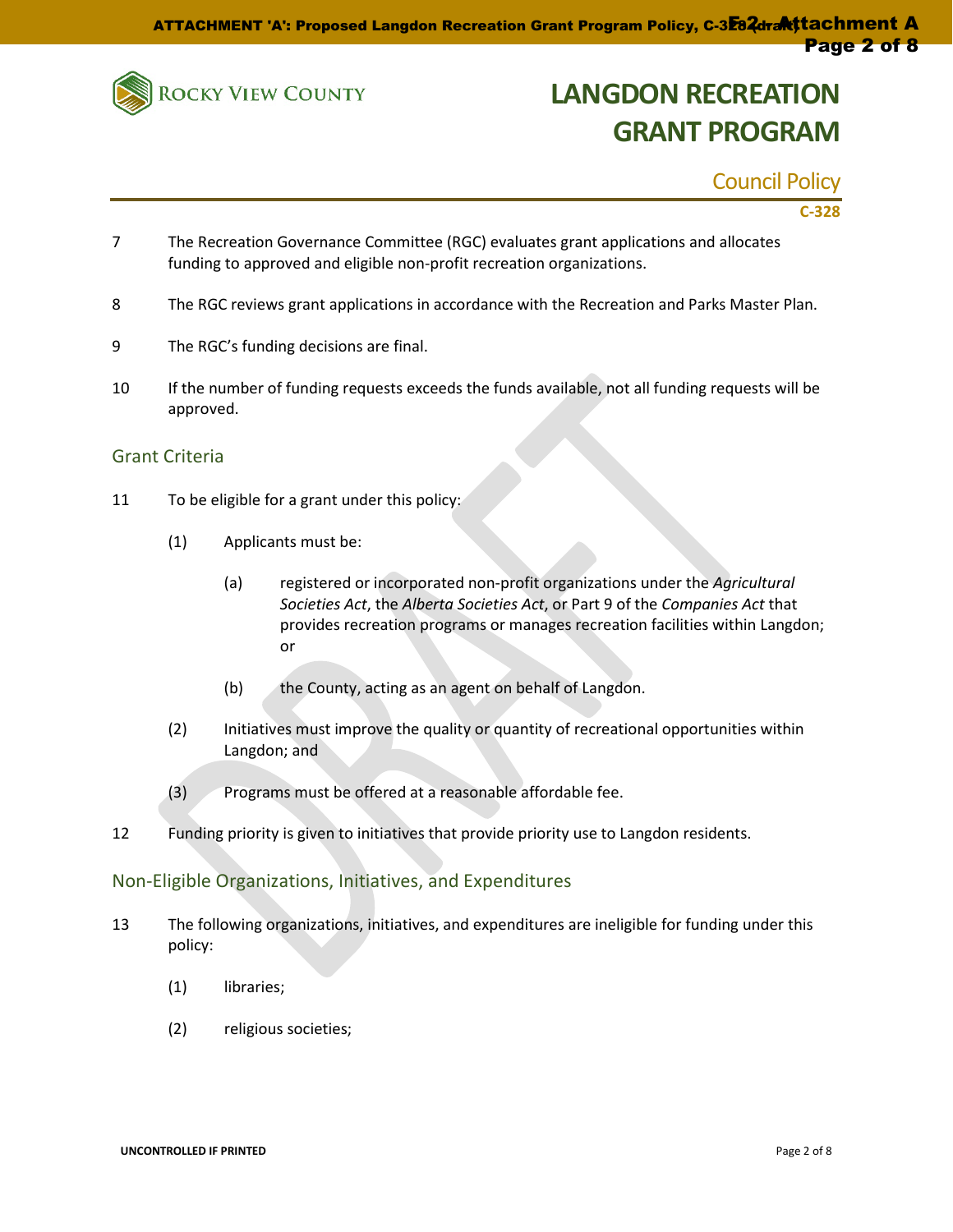

### Council Policy

**C-328**

- (3) school boards and school activities;
- (4) facilities that do not allow reasonable access to the general public;
- (5) societies or associations that are not open to the general public;
- (6) programs and recreation facilities outside Langdon;
- (7) costs to operate the applicant's organization, such as salaries, wages, and day-to-day administration costs;
- (8) fundraising activities;
- (9) honoraria,
- (10) consumables
- (11) retroactive expenses.

#### Discretionary Approvals

- 14 Funding for the following organizations, initiatives, and expenditures are subject to the RGC's discretion:
	- (1) museums;
	- (2) service clubs;
	- (3) non-profit recreation organizations registered in another jurisdiction that provide a service to County residents;
	- (4) programs that already receive funding from Family and Community Support Services (FCSS) or other social services; and
	- (5) the County acting as an agent on behalf of Langdon; and
	- (6) recreation facilities on private property.

#### Terms of Award

15 The RGC may award grants: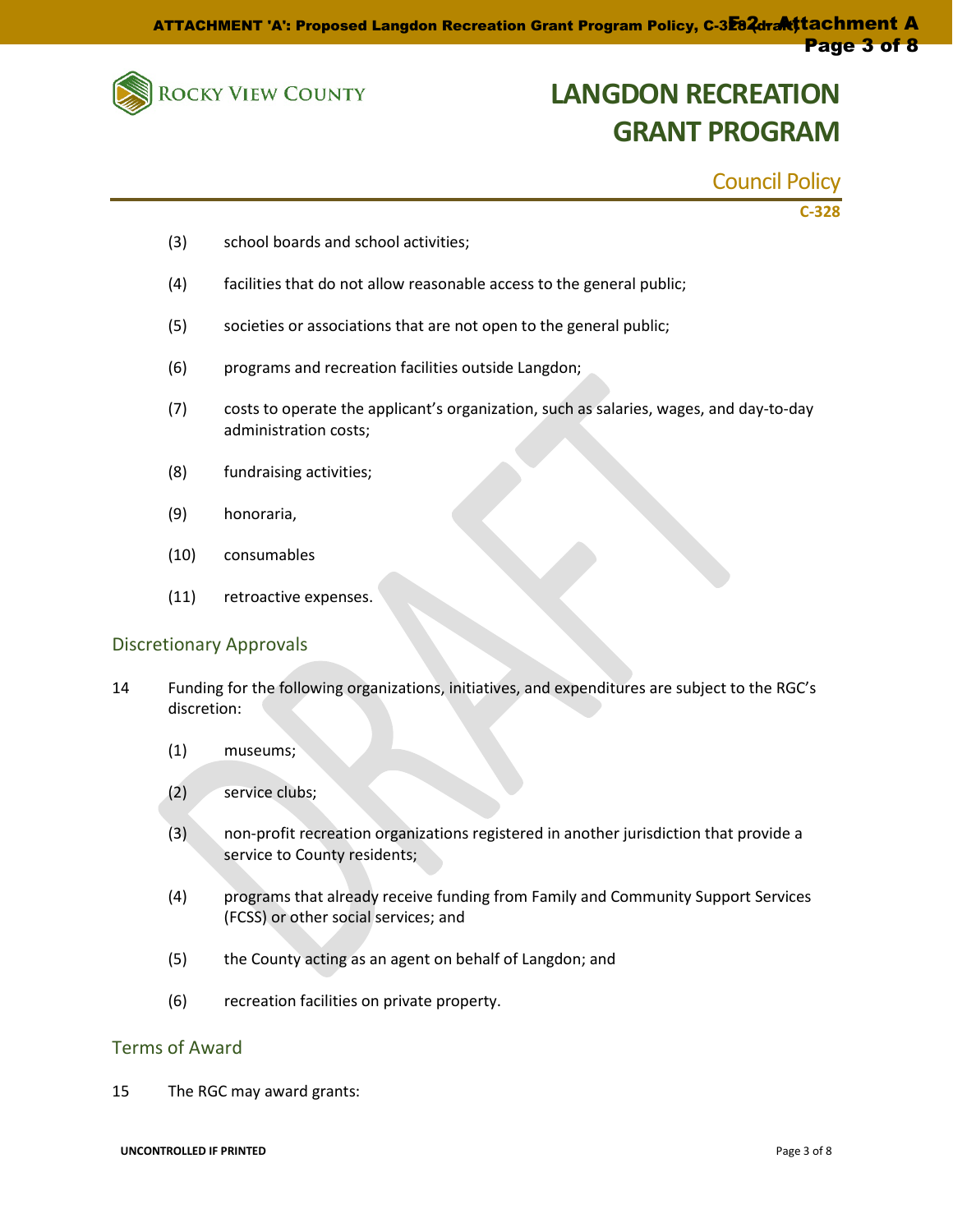

Council Policy

**C-328**

- (1) up to a maximum of \$50,000 per year toward capital projects in a recreation facility;
- (2) up to a maximum of \$40,000 per year for program funding, operational costs, and maintenance costs.
- 16 Grant awards are subject to conditions. The County releases the funds once all conditions of the grant are satisfied.
- 17 The RGC may require a funding agreement for successful capital funding applications.
- 18 Grant recipients must:
	- (1) use grant funds for the approved purpose identified in their grant application;
	- (2) use capital funds within two years of funds receipt;
	- (3) use operational funds within one year of funds receipt;
	- (4) return any unused grant funds to the County; and
	- (5) recognize the County as a source of funding. Recognition may be in the form of signage, or by using another method as approved by the Chief Administrative Officer.
- 19 Grant extensions or minor changes in project scope may be granted at the discretion of the Chief Administrative Officer.

#### Project Reporting

- 20 Grant recipients must submit a project completion report to the County no more than three months after the initiative is completed. Grant recipients are ineligible for future grant funding until this requirement is fulfilled.
- 21 In the project completion report, the grant recipient must provide evidence of expenditures associated with program implementation and initiative completion.

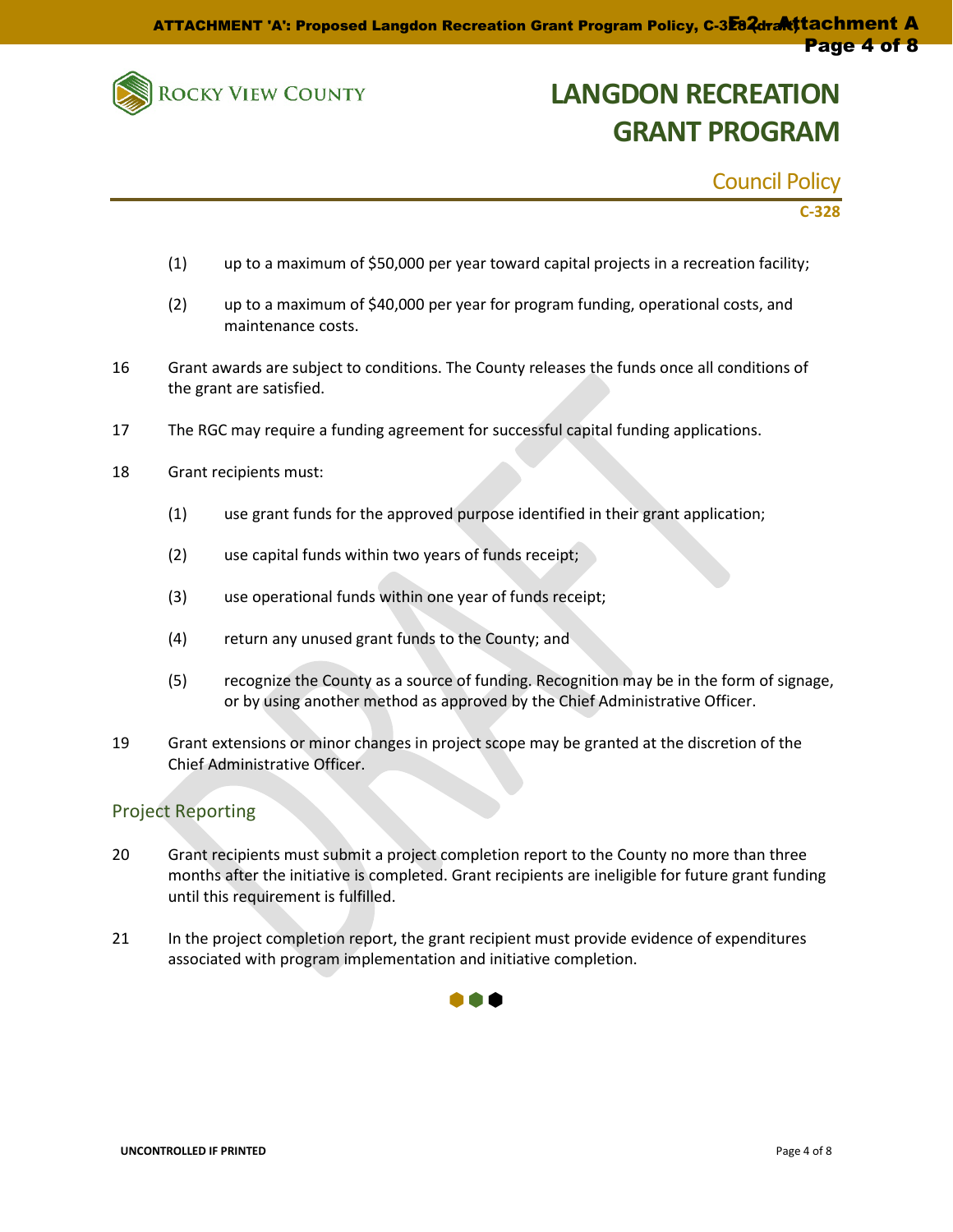

Council Policy

|                                                       | $C-328$                                                                                                                                                                                                                                             |
|-------------------------------------------------------|-----------------------------------------------------------------------------------------------------------------------------------------------------------------------------------------------------------------------------------------------------|
| <b>References</b>                                     |                                                                                                                                                                                                                                                     |
| <b>Legal Authorities</b>                              | Agricultural Societies Act, RSA 2000, c A-11<br>$\bullet$<br>Companies Act, RSA 2000, c C-21<br>$\bullet$<br>Municipal Government Act, RSA 2000, c M-26<br>Religious Societies' Land Act, RSA 2000, c R-15<br>Societies Act, RSA 2000, c S-14       |
| Related Plans, Bylaws, Policies, etc.                 | Rocky View County Bylaw "Langdon Special Tax Rate Bylaw"<br>$\bullet$                                                                                                                                                                               |
| <b>Related Procedures</b>                             | N/A                                                                                                                                                                                                                                                 |
| Other                                                 | N/A                                                                                                                                                                                                                                                 |
|                                                       |                                                                                                                                                                                                                                                     |
| <b>Policy History</b>                                 |                                                                                                                                                                                                                                                     |
| Amendment Date(s) - Amendment<br>Description          | 2018 June 05 - Council amended - Renumbered from C-322<br>to C-328 to correct a clerical error<br>2020 February 25 - Council amended to delegate RGC as<br>$\bullet$<br>approving authority, policy name changed, notwithstanding<br>clause removed |
| Review Date(s) - Review Outcome<br><b>Description</b> | 2022 DATE - Council amended<br>2020 January 30 - Minor amendments recommended to<br>include RGC and improve readability<br>2022 May 12 - Minor amendments for policy consistency,<br>language clarity, and amend definitions                        |
|                                                       |                                                                                                                                                                                                                                                     |

### **Definitions**

- 22 In this policy:
	- (1) "applicant" means an organization or individual applying for a grant pursuant to this policy;
	- (2) "capital" means resourcing used to enhance infrastructure that can be recorded as an asset or depreciated under the organization's financial statements;
	- (3) "Chief Administrative Officer" means the Chief Administrative Officer of Rocky View County as defined in the *Municipal Government Act* or their authorized delegate;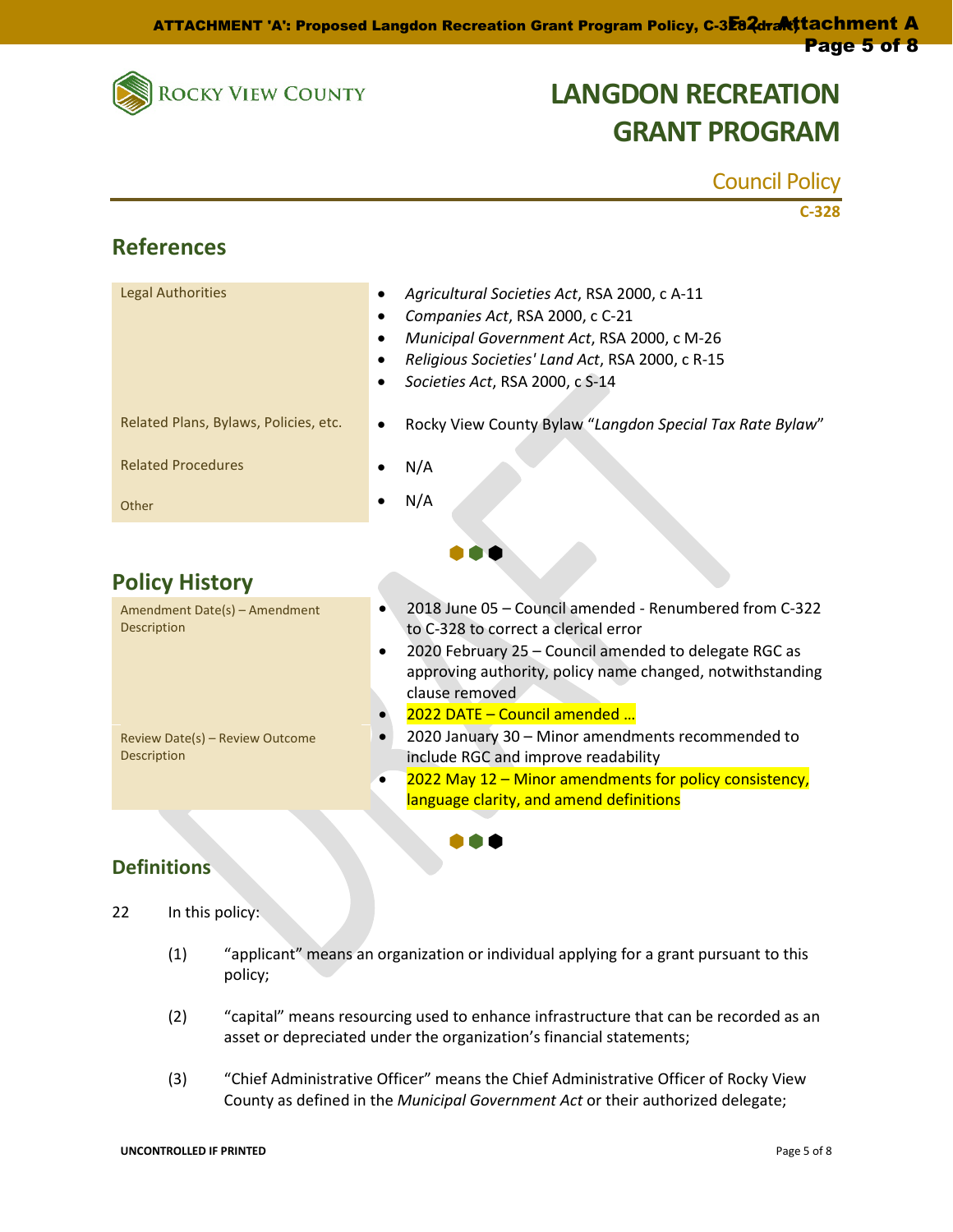

Council Policy

**C-328**

- (4) "consumables" means nondurable or soft goods that are meant to be consumed, including food, fuel, and promotional items or have a life span of less than five years, including but not limited to food, kitchen items, furniture, clothing and uniforms with the exception of facility rental and recreational programming software;
- (5) "Council" means the duly elected Council of Rocky View County;
- (6) "County" means Rocky View County;
- (7) "funding agreement" is an agreement that could include and is not limited to a memorandum of understanding or a dissolution agreement and the expectations that:
	- (a) transparent and fair competitive tendering practices occur;
	- (b) all initiatives utilizing public funds are subject to County audit; and
	- (c) the initiative provides for an appropriate level of public use;
- (8) honoraria, defined as a payment given for professional services that are rendered nominally without charge;
- (9) "initiative" means any undertaking by a non-profit recreation organization that results in the purchase, rehabilitation, upgrading, or construction of a recreation facility, or the development or provision of a recreation program;
- (10) "maintenance costs" means the ongoing cost of running or maintaining a recreation facility or program;
- (11) *"Municipal Government Act"* means the Province of Alberta's *Municipal Government Act,* RSA 2000, c M-26, as amended or replaced from time to time;
- (12) "non-profit recreation organization" means a voluntary, community-based, organization incorporated under the *Societies Act,* the *Agricultural Societies Act*, or Part 9 of the *Companies Act* whose mandate is to provide social leisure or recreational opportunities to the public without realizing a profit to its members;
- (13) "operational" means the routine functioning and activities of a program, service, or facility such as but not limited to operational costs, utilities, and insurance with the exception of ineligible expenses as outlined in this policy;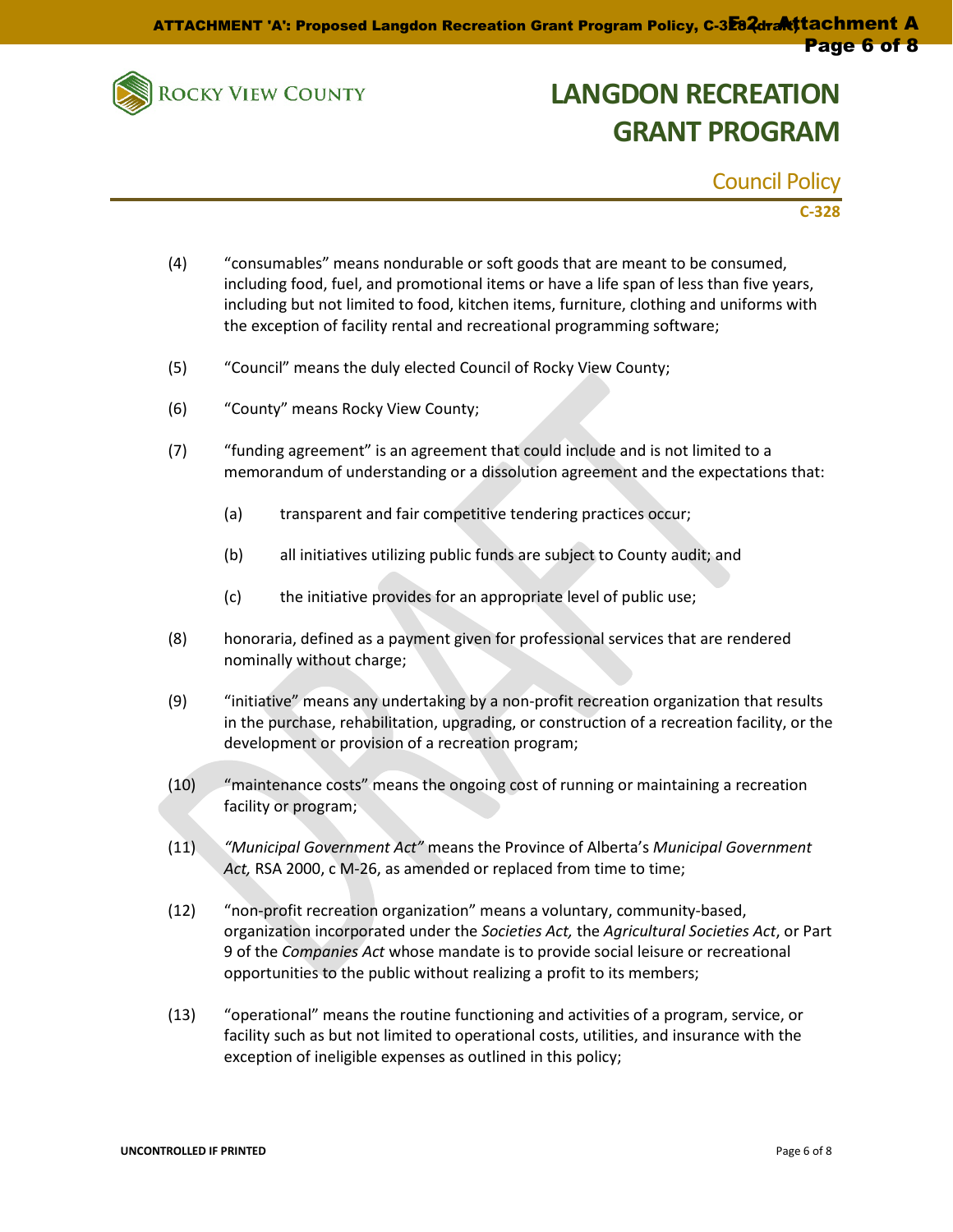

Council Policy

### **C-328**

- (14) "programs" are formal, planned, instructor-led opportunities for individuals to develop skill or understanding in a specific content area, whether through registering for, or dropping into, a scheduled activity;
- (15) "project completion report" refers to the report a non-profit recreation organization is required to submit to the County that outlines how grant funds were actually spent;
- (16) "recreation" is an experience that results from freely chosen participation in physical, social, intellectual, creative, and cultural pursuits that enhance individual and community well-being;
- (17) "recreation facility" means a location or multiple infrastructure within one location, designed and equipped for the conduct of sports, leisure time activities and other customary and usual recreational activities;
- (18) "Recreation Governance Committee" is a Council committee that acts as an approving body regarding matters pertaining to recreation and cultural services in the County, including grant applications, funding allocation, studies, and master plans;
- (19) "recreation services" means a broad concept related to sports, fitness, social recreation, special community events, and capital community initiative development;
- (20) "religious societies" means the incorporated congregations of a church or a religious denomination under the *Religious Societies Land Act*;
- (21) "retroactive expenses" means expenditures incurred prior to approval of grant by RGC;
- (22) "RGC" means the Recreation Governance Committee;
- (23) "Rocky View County" means Rocky View County as a municipal corporation and the geographical area within its jurisdictional boundaries, as the context requires;
- (24) "school activities" means any activities that are either provided as part of the regular Alberta Education curriculum or by a school outside regular school hours;
- (25) "service club" means a voluntary, non-profit recreation organization whose members meet regularly to perform charitable works either by direct hands-on efforts or by raising money for other organizations; and
- (26) "volunteer" means anyone who offers time, energy, and skills of his or her own free will for the mutual benefit of the volunteer and the organization. Volunteers work